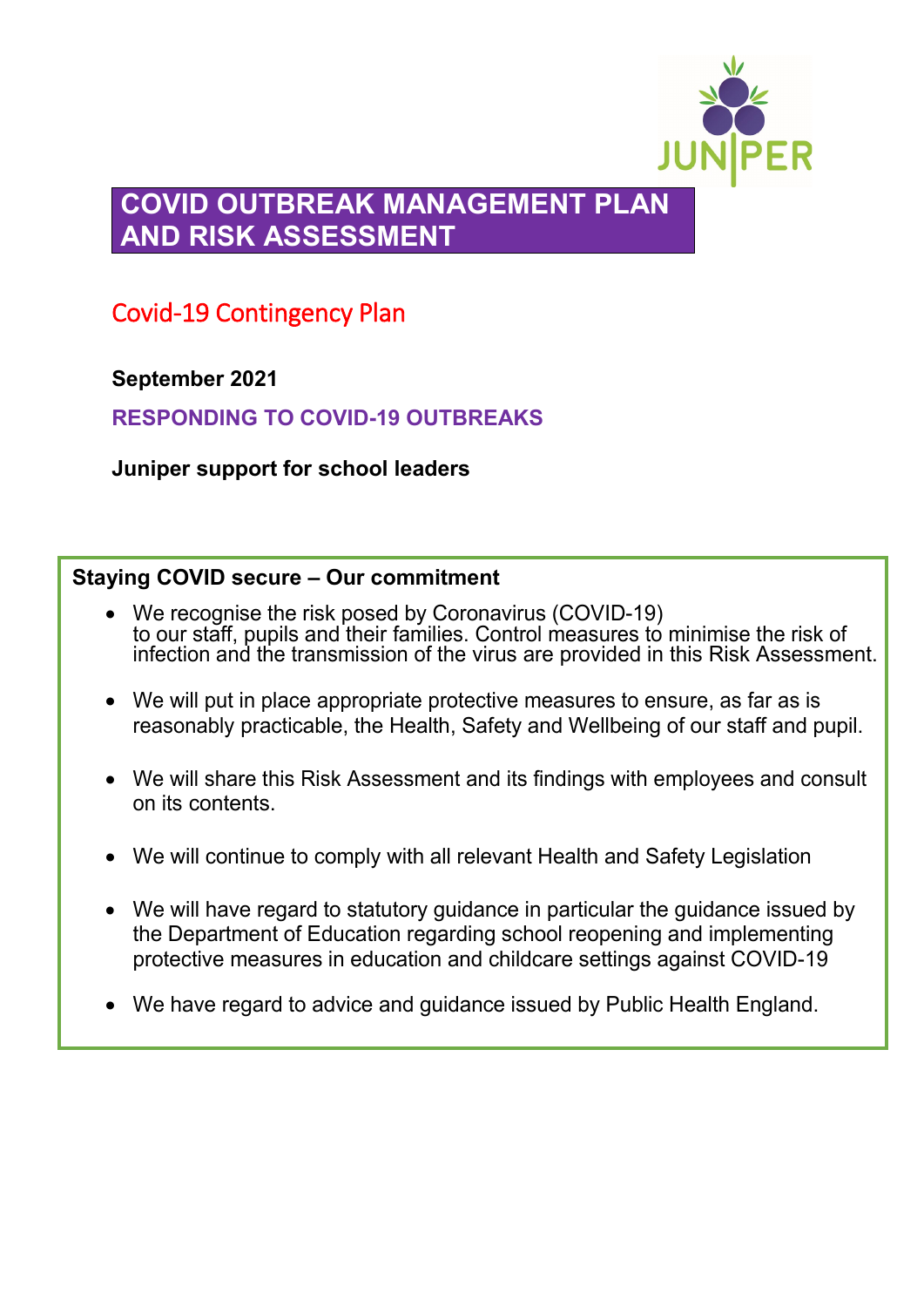

# **THE PLAN**

Please note this document is an appendix to the schools main risk assessment, it should be undertaken in conjunction with the school guidance updated by the Department for Education on 24th May 2021 as follows: **[actions-for-schools-during-the-coronavirus-outbreak](https://www.gov.uk/government/publications/actions-for-schools-during-the-coronavirus-outbreak)**

This document outlines how schools would operate if any of the approaches for easing and tightening of measures, including possible attendance restrictions, become necessary in your local area. This includes ensuring every child, pupil or student receives the quantity and quality of education and care to which they are normally entitled, whether on-site or remotely.

#### **ACTIONS SHOULD ONLY BE INSTIGATED IF ADVISED DIRECTLY BY DFE, PUBLIC HEALTH OR YOUR LOCAL AUTHORTY.**

| Assessment                                    | N.Ahmed, N.Akoo, |                                 | <b>Business Manager &amp; Operations</b>                                                                    | <b>Areas covered by</b> | All     |  |
|-----------------------------------------------|------------------|---------------------------------|-------------------------------------------------------------------------------------------------------------|-------------------------|---------|--|
| conducted                                     |                  |                                 | Manager                                                                                                     | this assessment         |         |  |
| by:                                           |                  |                                 |                                                                                                             |                         |         |  |
| Date of                                       | 25/08/21         | <b>Review</b>                   | As required                                                                                                 | <b>Next Review Date</b> | Ongoing |  |
| <b>Assessment</b>                             |                  | schedule                        |                                                                                                             |                         |         |  |
|                                               |                  |                                 |                                                                                                             |                         |         |  |
| <b>School/Trust/Local Authority Documents</b> |                  |                                 | schools-coronavirus-covid-19-operational-guidance<br>contingency-framework-education-and-childcare-settings |                         |         |  |
| <b>RISK MATRIX</b>                            |                  |                                 |                                                                                                             |                         |         |  |
| <b>Risk Rating/Likely Impact</b>              |                  | <b>Likelihood of Occurrence</b> |                                                                                                             |                         |         |  |

**Probable Possible Remote**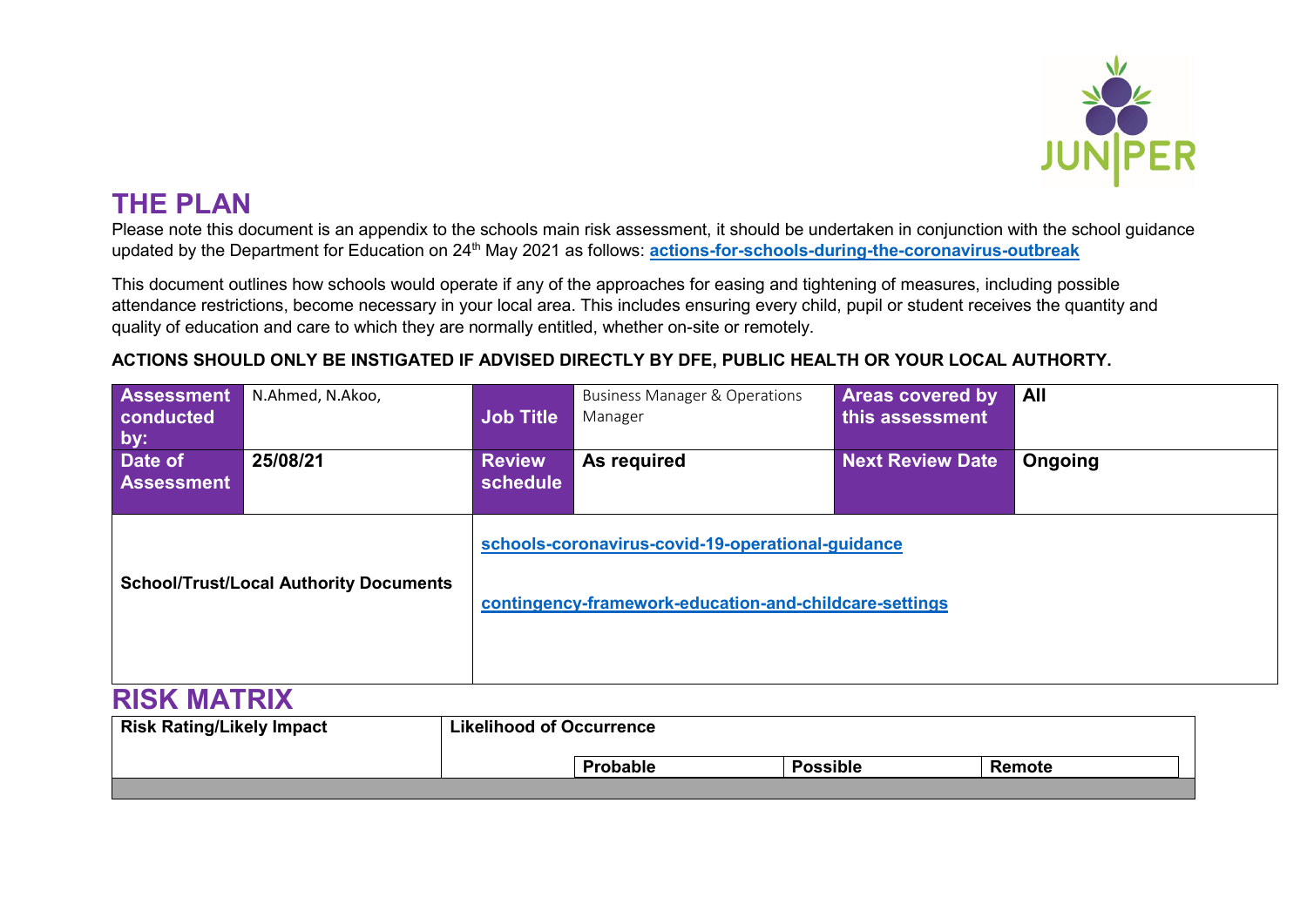

| <b>Major:</b> Causes major physical injury                           |  |  |
|----------------------------------------------------------------------|--|--|
| <b>Severe:</b> Causes physical injury or illness requiring first aid |  |  |
| <b>Minor:</b> Causes physical or emotional discomfort                |  |  |

| Areas of concern                               | <b>Risk Rating</b><br><b>Prior to</b><br><b>Action</b> | <b>Control Measures</b>                                                                                                                               | <b>Please</b><br>or N/A | <b>Further</b><br>mark Y,N Actions/Comments                       | <b>Residual</b><br><b>Risk Rating:</b><br>(H/M/L) |
|------------------------------------------------|--------------------------------------------------------|-------------------------------------------------------------------------------------------------------------------------------------------------------|-------------------------|-------------------------------------------------------------------|---------------------------------------------------|
| 1 Minimising Transmission                      |                                                        |                                                                                                                                                       |                         |                                                                   |                                                   |
| 1.1 General                                    |                                                        |                                                                                                                                                       |                         |                                                                   |                                                   |
| Direct or indirect<br>transmission of COVID-19 |                                                        | The main risk assessment, detailing the<br>prevention and response system of<br>controls in place, continues to be<br>reviewed on a two weekly basis. |                         | Reviewed regularly and<br>always when new<br>guidance is released |                                                   |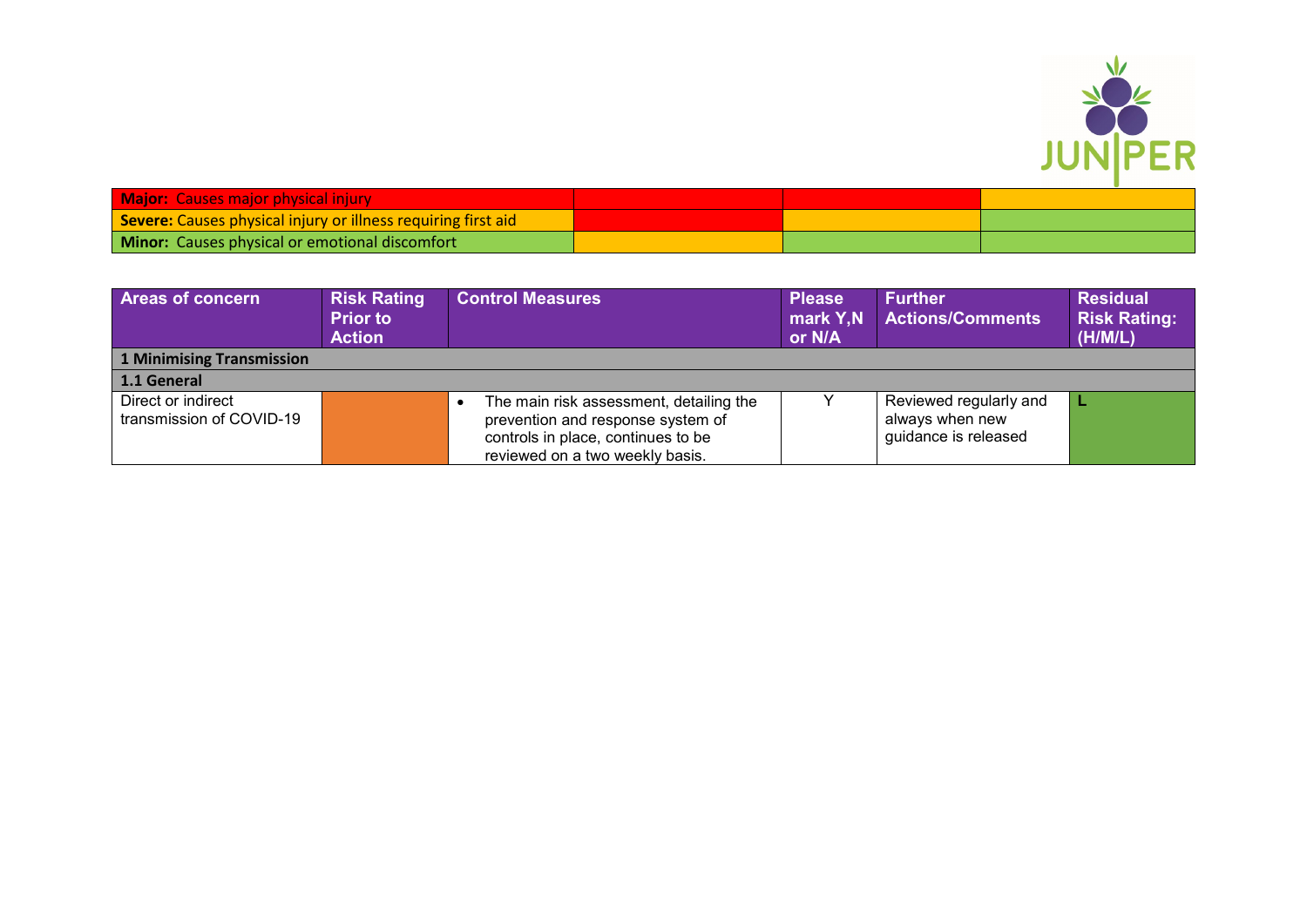

| 1.2 Directed to restrict attendance                                                                                   |                                                        |                                                                                                                                                                                                                                                                                                                                                                                                                                                                                                                                                                                                                                                                                                                                                                                                                                                                                                                                                                                                                                                                     |                                     |                                                                                                       |                                                   |  |
|-----------------------------------------------------------------------------------------------------------------------|--------------------------------------------------------|---------------------------------------------------------------------------------------------------------------------------------------------------------------------------------------------------------------------------------------------------------------------------------------------------------------------------------------------------------------------------------------------------------------------------------------------------------------------------------------------------------------------------------------------------------------------------------------------------------------------------------------------------------------------------------------------------------------------------------------------------------------------------------------------------------------------------------------------------------------------------------------------------------------------------------------------------------------------------------------------------------------------------------------------------------------------|-------------------------------------|-------------------------------------------------------------------------------------------------------|---------------------------------------------------|--|
| <b>Areas of concern</b>                                                                                               | <b>Risk Rating</b><br><b>Prior to</b><br><b>Action</b> | <b>Control Measures</b>                                                                                                                                                                                                                                                                                                                                                                                                                                                                                                                                                                                                                                                                                                                                                                                                                                                                                                                                                                                                                                             | <b>Please</b><br>mark Y,N<br>or N/A | <b>Further</b><br><b>Actions/Comments</b>                                                             | <b>Residual</b><br><b>Risk Rating:</b><br>(H/M/L) |  |
| Extremely high<br>prevalence of COVID-<br>19 and existing measures<br>have failed to reduce<br>community transmission | н                                                      | Localised measures have failed to mitigate<br>community transmission; Measures of the<br>kind set out in the contingency framework are<br>not working;<br>If there is significant concern that existing or<br>recently introduced measures in an area have<br>failed to mitigate community transmission, or<br>that a more robust response is required to<br>contain the outbreak of VoC, it may be<br>necessary to limit the number of children and<br>young people in education or childcare<br>settings through attendance restrictions;<br>As part of their outbreak management<br>responsibilities, LAs, Directors of Public<br>Health and HPTs may advise individual<br>settings or a cluster of closely linked settings<br>to limit attendance in one of the ways<br>described in this section.<br>Where LAs judge that wider containment<br>action is needed and wish to limit attendance<br>within an area, they should work with their<br>Regional Partnership Team to escalate a<br>proposal to the central Local Action<br>Committee command structure. | Y                                   | All control measures will<br>be NA until directed to<br>action by Public Health<br>or Local Authority | M                                                 |  |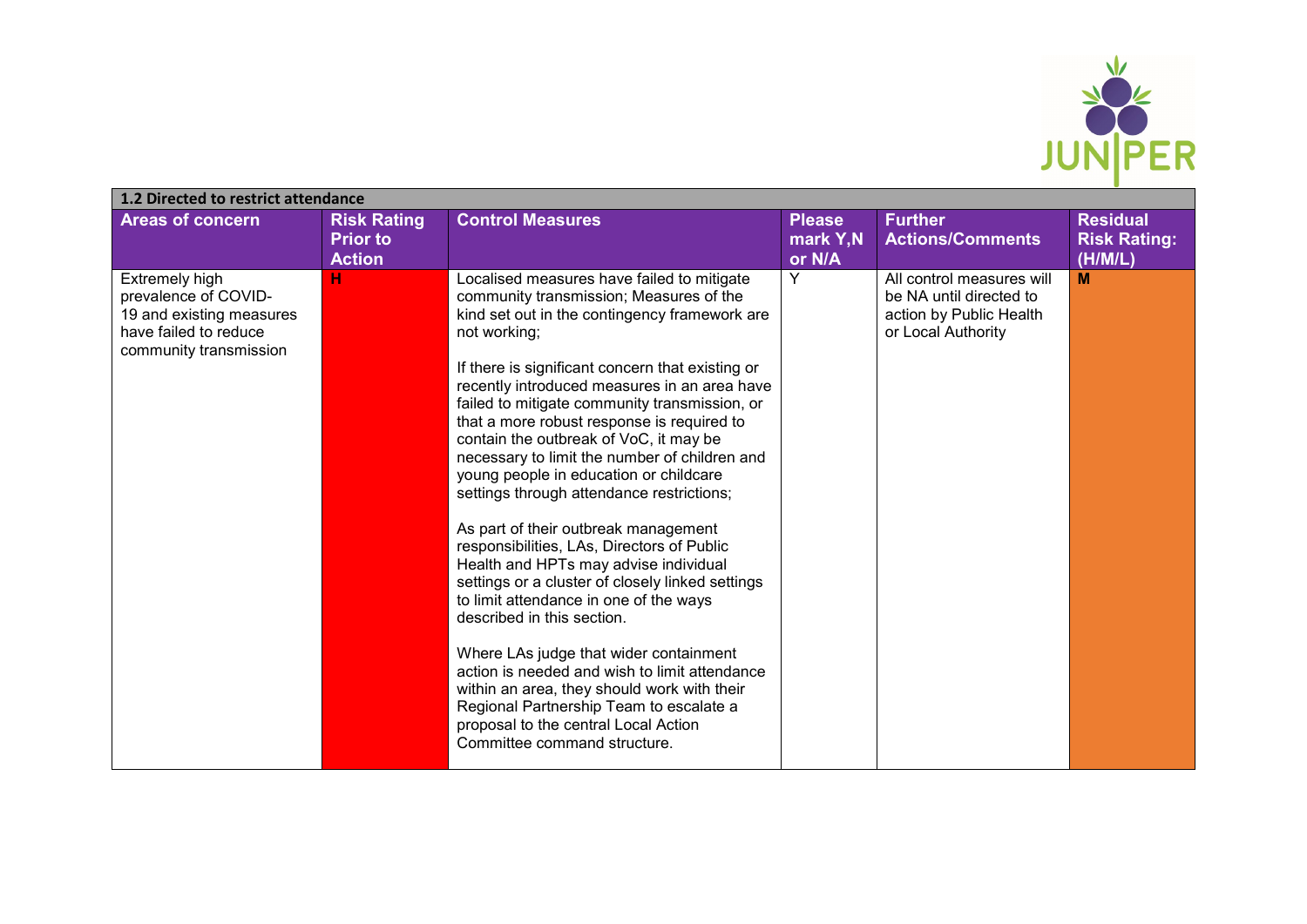

| Attendance restrictions of this kind should not<br>be used to address operational challenges,<br>including staff shortages;                                                                                                                                                                                                                                                                                                                                                                                                                      |  |
|--------------------------------------------------------------------------------------------------------------------------------------------------------------------------------------------------------------------------------------------------------------------------------------------------------------------------------------------------------------------------------------------------------------------------------------------------------------------------------------------------------------------------------------------------|--|
| In these circumstances high quality, remote<br>learning should be provided to all pupils;<br>In Secondary Schools if some restrictions<br>are needed, all vulnerable children and young<br>people, children of critical workers, pupils in<br>years 10, 11, 12 and 13 and other pupils who<br>were due to take external exams this<br>academic year should still be allowed to<br>attend. If by exception attendance is<br>restricted further, vulnerable children and<br>young people of critical workers should still<br>be allowed to attend. |  |
|                                                                                                                                                                                                                                                                                                                                                                                                                                                                                                                                                  |  |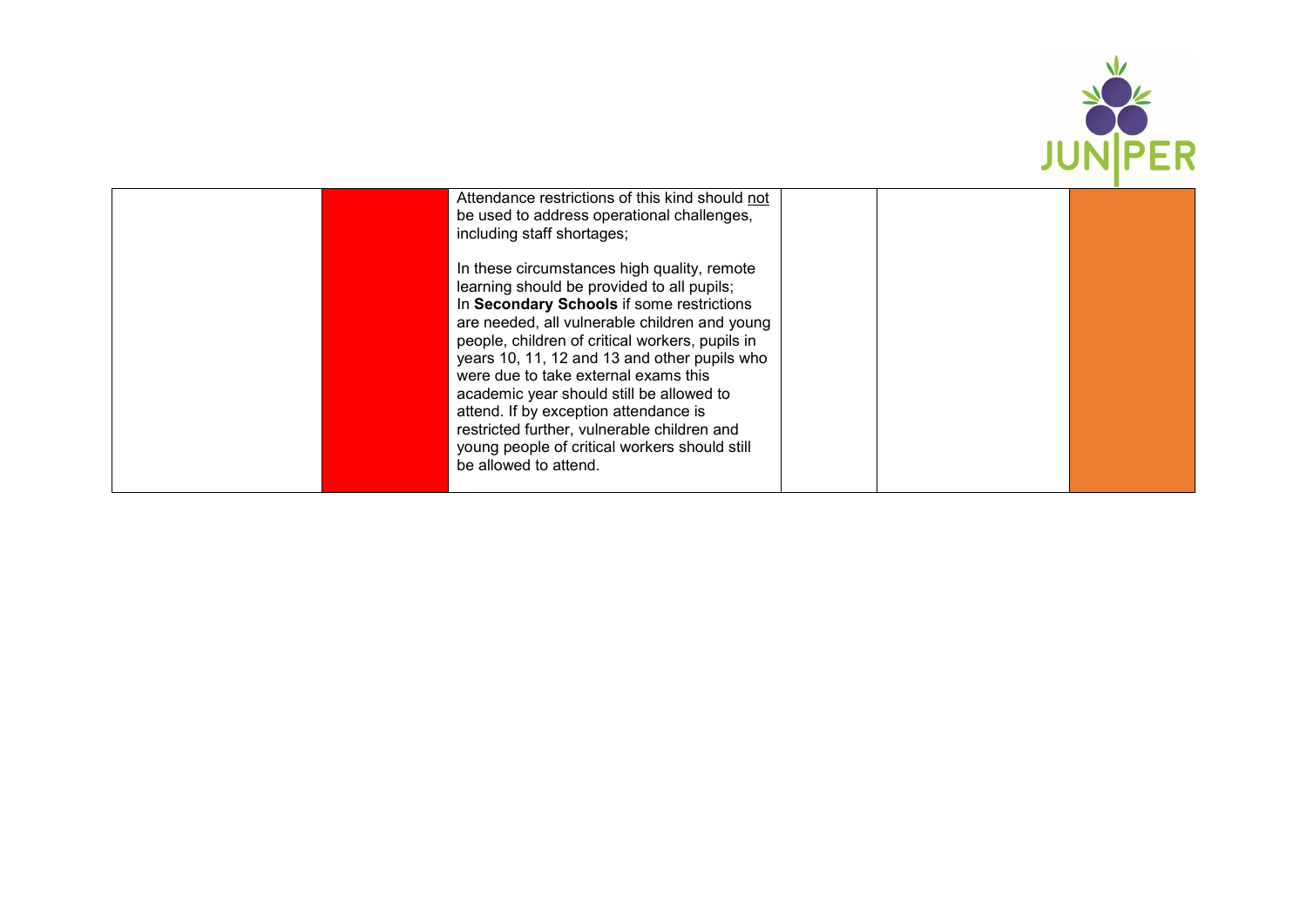

| <b>Areas of concern</b>                                                 | <b>Risk Rating</b><br><b>Prior to</b><br><b>Action</b> | <b>Control Measures</b>                                                                                                                                                                                                                                                                                                                                                                                                                                                                                                                                                                                                                                                                                                               | <b>Please</b><br>mark Y,N<br>or N/A | <b>Further</b><br><b>Actions/Comments</b>                                                                                                                                                                                                                       | <b>Residual</b><br><b>Risk Rating:</b><br>(H/M/L) |
|-------------------------------------------------------------------------|--------------------------------------------------------|---------------------------------------------------------------------------------------------------------------------------------------------------------------------------------------------------------------------------------------------------------------------------------------------------------------------------------------------------------------------------------------------------------------------------------------------------------------------------------------------------------------------------------------------------------------------------------------------------------------------------------------------------------------------------------------------------------------------------------------|-------------------------------------|-----------------------------------------------------------------------------------------------------------------------------------------------------------------------------------------------------------------------------------------------------------------|---------------------------------------------------|
| 1.3 Asymptomatic testing of staff                                       |                                                        |                                                                                                                                                                                                                                                                                                                                                                                                                                                                                                                                                                                                                                                                                                                                       |                                     |                                                                                                                                                                                                                                                                 |                                                   |
| Extremely high<br>prevalence of COVID-<br>19 / variant of concern (VoC) |                                                        | Where a variant of concern (VoC) occurs<br>DHSC will increase targeted testing in that<br>geographical area to help supress and<br>control any possible new cases and better<br>understand the new variant.<br>Secondary schools - we will follow any<br>instruction to reintroduce the asymptomatic<br>testing sites (ATS) if advised for settings in<br>our area. DsPH would consult settings and<br>work with them to identify what support may<br>be needed to do this. We will review and<br>consider how ATS could be implemented in a<br>way that does not negatively impact on the<br>education.<br>When a variant is classified as variant of<br>concern<br>An increased use of home testing by staff<br>may also be advised | Y                                   | All control measures will<br>be NA until directed to<br>action by DfE, Public<br><b>Health or Local Authority</b><br>We will take local advice<br>and promote testing<br>within the school<br>community via text /<br>emails to staff, students<br>and families |                                                   |
| <b>1.4 Face Coverings</b>                                               |                                                        |                                                                                                                                                                                                                                                                                                                                                                                                                                                                                                                                                                                                                                                                                                                                       |                                     |                                                                                                                                                                                                                                                                 |                                                   |
| Extremely high<br>prevalence of COVID-<br>19 / variant of concern (VoC) |                                                        | Secondary schools we are prepared for the<br>implementation of face coverings.<br>This may include face coverings in<br>communal areas (for pupils and students)<br>and/or classrooms (for both pupils, students                                                                                                                                                                                                                                                                                                                                                                                                                                                                                                                      | Y                                   | All control measures will<br>be NA until directed to<br>action by DfE, Public<br><b>Health or Local Authority</b>                                                                                                                                               |                                                   |
|                                                                         |                                                        | and staff).                                                                                                                                                                                                                                                                                                                                                                                                                                                                                                                                                                                                                                                                                                                           |                                     | Following on from LCRC<br>and TH guidance, the                                                                                                                                                                                                                  |                                                   |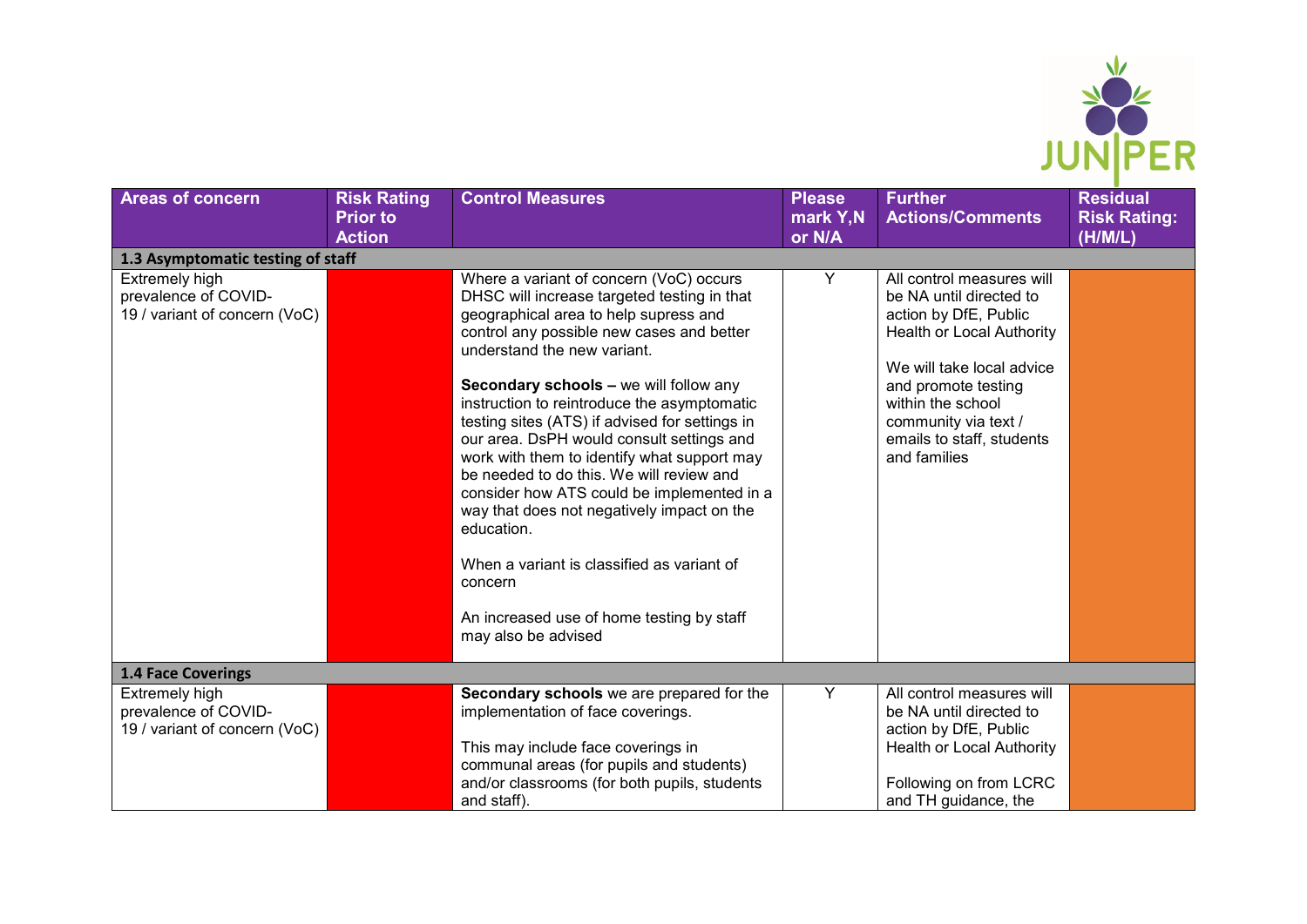

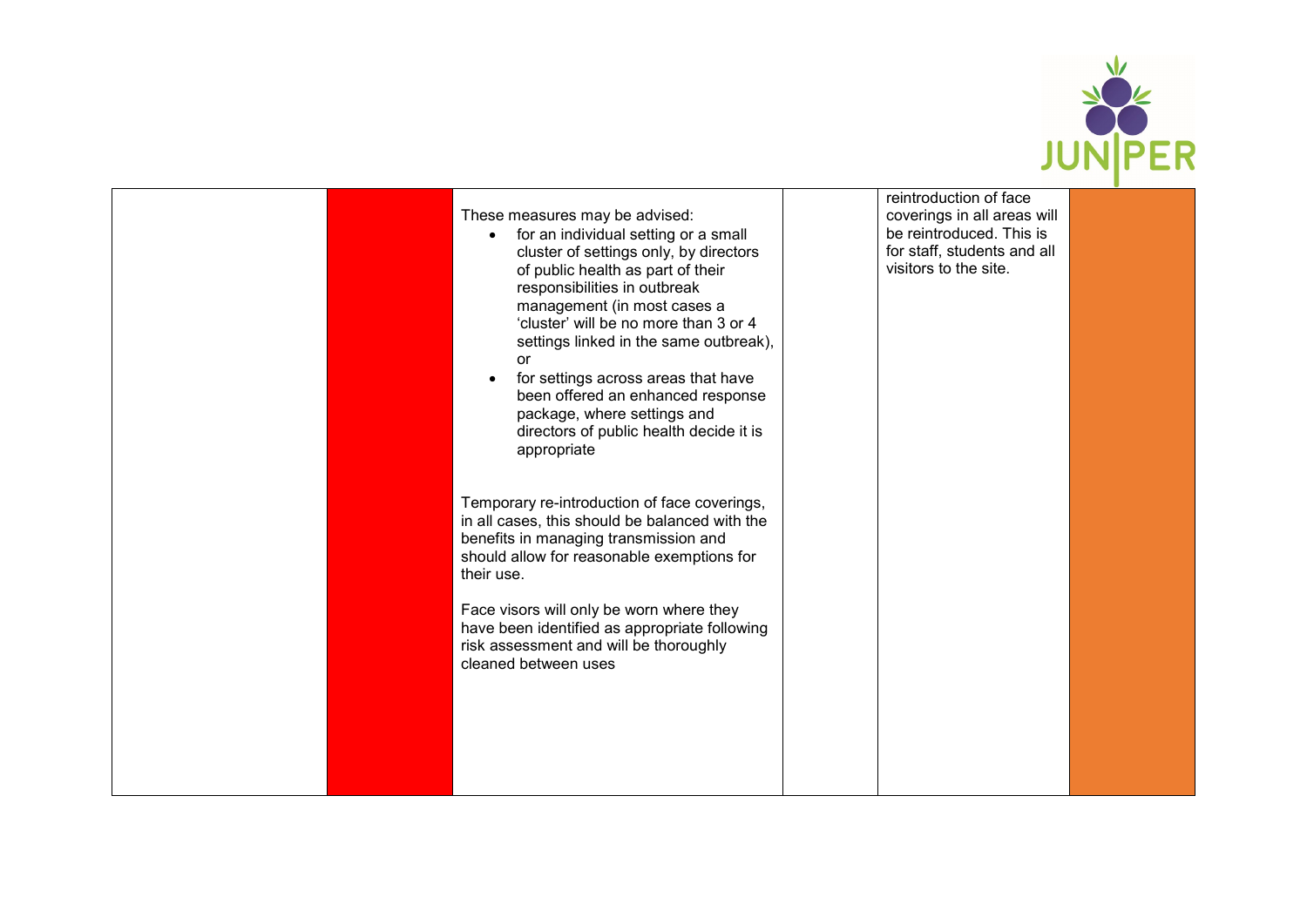

| <b>Areas of concern</b>                                                 | <b>Risk Rating</b><br><b>Prior to</b><br><b>Action</b> | <b>Control Measures</b>                                                                                                                                                                                                                                                                                                                                                                                                                                                                                                                                                                                                                                                                                                                                                                                                                                                                                                                                                                                                                                                              | <b>Please</b><br>mark Y,N<br>or N/A | <b>Further</b><br><b>Actions/Comments</b>                                                             | <b>Residual</b><br><b>Risk Rating:</b><br>(H/M/L) |
|-------------------------------------------------------------------------|--------------------------------------------------------|--------------------------------------------------------------------------------------------------------------------------------------------------------------------------------------------------------------------------------------------------------------------------------------------------------------------------------------------------------------------------------------------------------------------------------------------------------------------------------------------------------------------------------------------------------------------------------------------------------------------------------------------------------------------------------------------------------------------------------------------------------------------------------------------------------------------------------------------------------------------------------------------------------------------------------------------------------------------------------------------------------------------------------------------------------------------------------------|-------------------------------------|-------------------------------------------------------------------------------------------------------|---------------------------------------------------|
| 1.5 Out of School Settings and wrap around childcare                    |                                                        |                                                                                                                                                                                                                                                                                                                                                                                                                                                                                                                                                                                                                                                                                                                                                                                                                                                                                                                                                                                                                                                                                      |                                     |                                                                                                       |                                                   |
| Extremely high<br>prevalence of COVID-<br>19 / variant of concern (VoC) |                                                        | If attendance restrictions are needed,<br>vulnerable children and young people should<br>be allowed to attend. For all other children,<br>parents and carers should only be allowed to<br>access these providers for face-to-face<br>provision for their children for a limited set of<br>essential purposes, such as to allow them to<br>go to or seek work, attend a medical<br>appointment, or undertake education and<br>training.<br>Restrictions on attendance may need to vary<br>depending on whether provision will be<br>operating during school term-time and/or<br>school holidays, when schools are otherwise<br>closed to ensure sufficient childcare provision<br>remains available to those that need it most.<br>Therefore, the advice outlined above could<br>be subject to change. Further advice will be<br>provided should this be the case.<br>In the meantime, providers should continue<br>to refer to guidance on protective measures<br>for holiday, after school clubs and other out-<br>of-school settings for children during the<br>COVID-19 outbreak. | Y                                   | All control measures will<br>be NA until directed to<br>action by Public Health<br>or Local Authority |                                                   |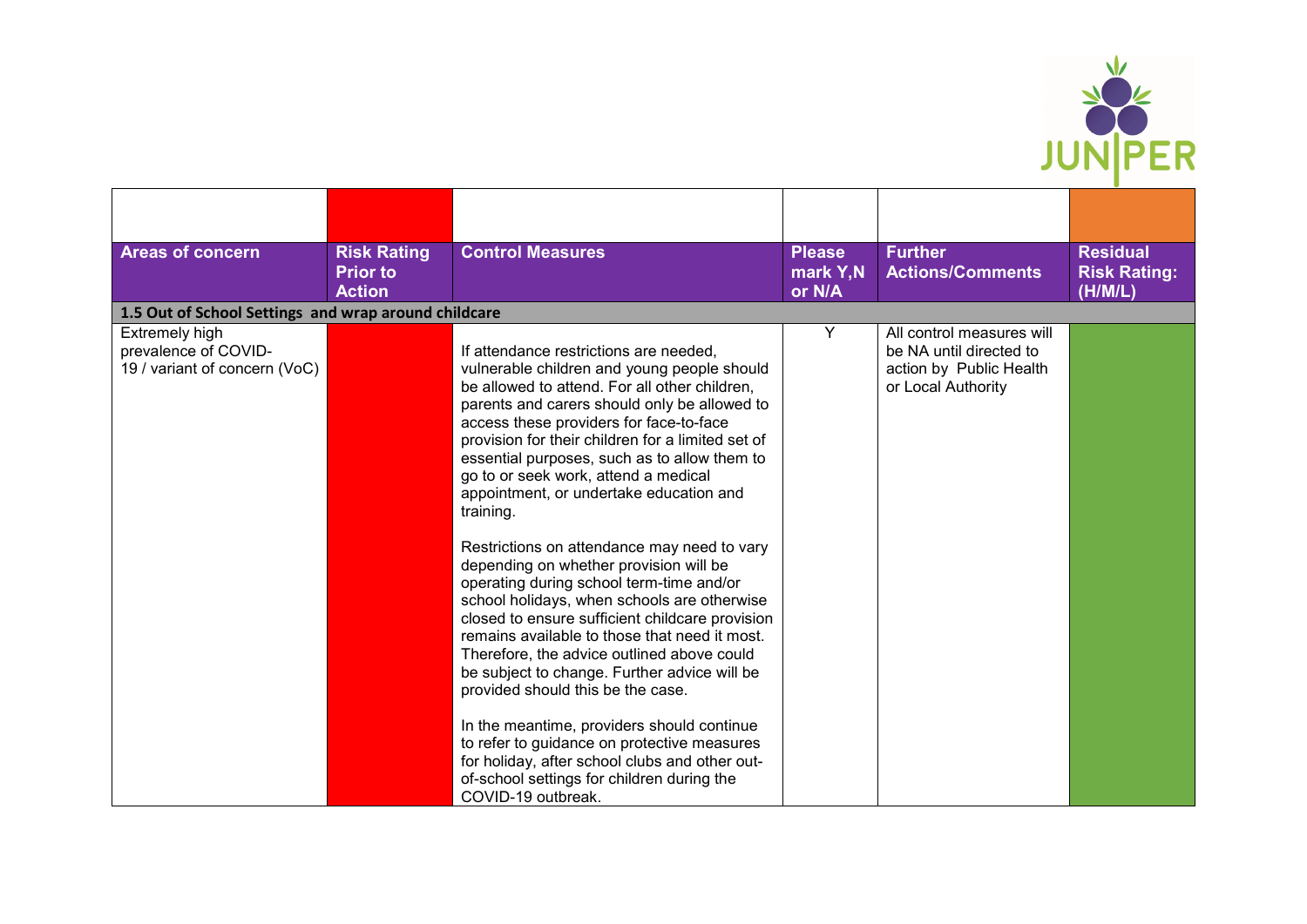

| <b>Areas of concern</b>                                                 | <b>Risk Rating</b><br><b>Prior to</b><br><b>Action</b> | <b>Control Measures</b>                                                                                                                                                                                                                                                                                                                                                                                    | <b>Please</b><br>mark Y,N<br>or N/A | <b>Further</b><br><b>Actions/Comments</b>                                                                                                                    | <b>Residual</b><br><b>Risk Rating:</b><br>(H/M/L) |
|-------------------------------------------------------------------------|--------------------------------------------------------|------------------------------------------------------------------------------------------------------------------------------------------------------------------------------------------------------------------------------------------------------------------------------------------------------------------------------------------------------------------------------------------------------------|-------------------------------------|--------------------------------------------------------------------------------------------------------------------------------------------------------------|---------------------------------------------------|
| <b>1.6 Educational visits</b>                                           |                                                        |                                                                                                                                                                                                                                                                                                                                                                                                            |                                     |                                                                                                                                                              |                                                   |
| Extremely high<br>prevalence of COVID-<br>19 / variant of concern (VoC  |                                                        | Any attendance restrictions should be<br>reflected in the visits risk assessment and<br>setting leaders should consider carefully if<br>the educational visit is still appropriate and<br>safe. Only children who are attending the<br>setting should go on an educational visit.<br>Education settings should consult the health<br>and safety guidance on educational visits<br>when considering visits. | Υ                                   | All control measures will<br>be NA until directed to<br>action by Public Health<br>or Local Authority                                                        |                                                   |
| 1.7 Clinically extremely vulnerable pupils                              |                                                        |                                                                                                                                                                                                                                                                                                                                                                                                            |                                     |                                                                                                                                                              |                                                   |
| Extremely high<br>prevalence of COVID-<br>19 / variant of concern (VoC) |                                                        | Shielding was paused on 1 <sup>st</sup> April and those<br>who are clinically, extremely vulnerable<br>(CEV) are no longer advised to shield;<br>Individuals on the shielded patient list (SPL),<br>ministers can in the event of a major<br>outbreak or variant of concern that poses a<br>significant risk;                                                                                              | Y                                   | PHE guidance will be<br>sought regarding the<br>reintroduction of<br>shielding for identified<br>CEV staff and students in<br>a case of a major<br>outbreak. |                                                   |
|                                                                         |                                                        | Settings should make sure their outbreak<br>management plans cover agree to<br>reintroduce shielding. Shielding would be<br>considered in addition to other measures to<br>address the residual risk to people on the                                                                                                                                                                                      |                                     |                                                                                                                                                              |                                                   |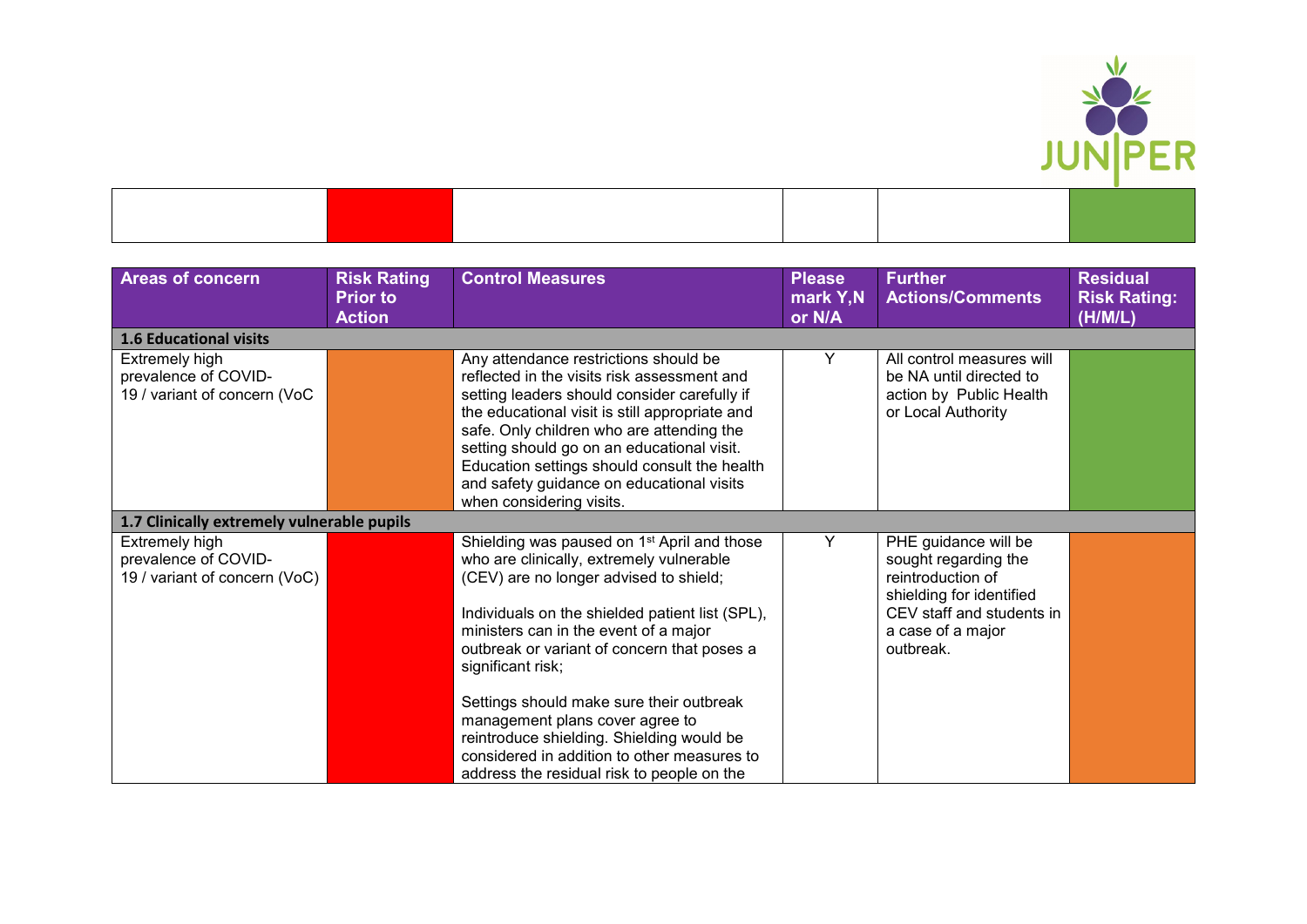

|                                                                         | SPL, once the wider interventions are taken<br>into account.<br>Please note: shielding can only be<br>reintroduced by national government.                                                                                                                                                                                                                                                                                                                                                                                                                 |   |                                                                                                                                                                                                                                                         |  |
|-------------------------------------------------------------------------|------------------------------------------------------------------------------------------------------------------------------------------------------------------------------------------------------------------------------------------------------------------------------------------------------------------------------------------------------------------------------------------------------------------------------------------------------------------------------------------------------------------------------------------------------------|---|---------------------------------------------------------------------------------------------------------------------------------------------------------------------------------------------------------------------------------------------------------|--|
| 1.8 Transport                                                           |                                                                                                                                                                                                                                                                                                                                                                                                                                                                                                                                                            |   |                                                                                                                                                                                                                                                         |  |
| Extremely high<br>prevalence of COVID-<br>19 / variant of concern (VoC) | Transport services to education settings<br>should continue to be provided as normal<br>where children are attending education<br>settings. The transport to school and other<br>places of education: 2020 to 2021 academic<br>year guidance remains in place.<br>Contingency planning for transport concerns<br>should be detailed here, if in the event of<br>local or LA transport being restricted due to<br>extremely high VoC, what action would be<br>needed                                                                                        | Y | No school transport<br>buses for students,<br>students advised to<br>walk/cycle to school<br>where possible or wear<br>facemasks on public<br>transport<br>Continued staggered<br>start times will help<br>reduce traffic during the<br>busiest periods |  |
| <b>1.9 School Meals</b>                                                 |                                                                                                                                                                                                                                                                                                                                                                                                                                                                                                                                                            |   |                                                                                                                                                                                                                                                         |  |
| Extremely high<br>prevalence of COVID-<br>19 / variant of concern (VoC) | Schools should provide meal options for all<br>pupils who are in school. Meals should be<br>available free of charge to all in pupils who<br>meet the benefits-related free school meals<br>eligibility criteria.<br>Schools should also continue to provide free<br>school meals support in the form of meals or<br>lunch parcels for pupils who are eligible for<br>benefits related free school meals and who<br>are not attending school because they:<br>are self-isolating<br>$\bullet$<br>have had symptoms or a positive test<br>result themselves | Y | Continue with current<br>COVID meal<br>arrangements. Should<br>large groups of students<br>be asked to SI, google<br>form completed for lunch<br>requirements.<br>Alternatively, these can<br>be requested on case-<br>by-case basis.                   |  |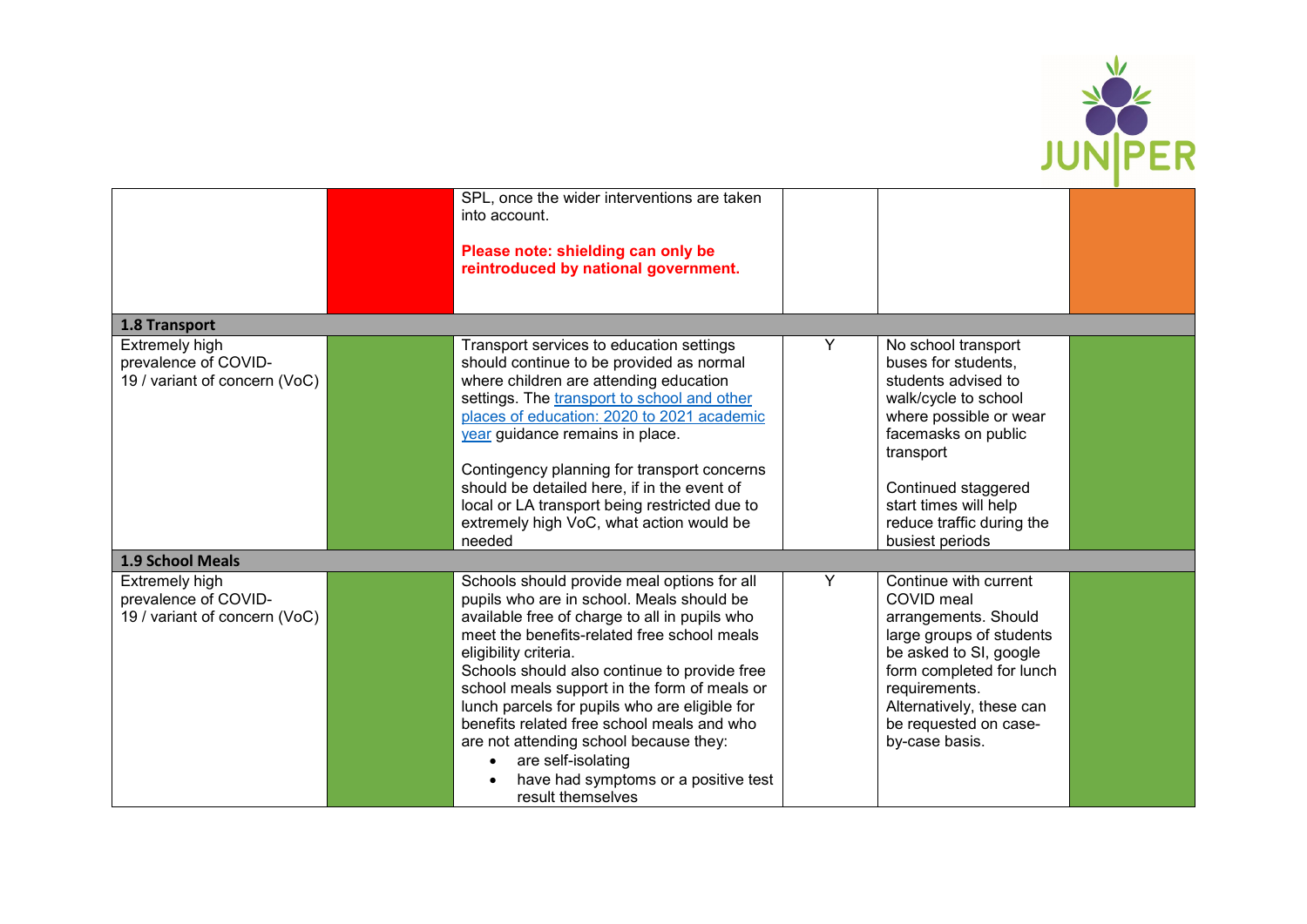

| are a close contact of someone who<br>has COVID-19<br>Further information is available in the<br>guidance on providing school meals during<br>the COVID-19 pandemic.<br>FE providers should continue to support<br>students who are eligible for, and usually<br>receive, free meals, even if students are<br>studying remotely due to COVID-19. This<br>includes students in further education, who<br>are newly eligible. |  |  |
|-----------------------------------------------------------------------------------------------------------------------------------------------------------------------------------------------------------------------------------------------------------------------------------------------------------------------------------------------------------------------------------------------------------------------------|--|--|
|                                                                                                                                                                                                                                                                                                                                                                                                                             |  |  |

| <b>Areas of concern</b>                                                 | <b>Risk Rating</b><br><b>Prior to</b><br><b>Action</b> | <b>Control Measures</b>                                                                                                                                                                                                                                                                                                                                                                                                                                                | <b>Please</b><br>mark Y,N<br>or N/A | <b>Further</b><br><b>Actions/Comments</b>                                                                                                                                                          | <b>Residual</b><br><b>Risk Rating:</b><br>(H/M/L) |
|-------------------------------------------------------------------------|--------------------------------------------------------|------------------------------------------------------------------------------------------------------------------------------------------------------------------------------------------------------------------------------------------------------------------------------------------------------------------------------------------------------------------------------------------------------------------------------------------------------------------------|-------------------------------------|----------------------------------------------------------------------------------------------------------------------------------------------------------------------------------------------------|---------------------------------------------------|
| <b>1.11 Education Workforce</b>                                         |                                                        |                                                                                                                                                                                                                                                                                                                                                                                                                                                                        |                                     |                                                                                                                                                                                                    |                                                   |
| Extremely high<br>prevalence of COVID-<br>19 / variant of concern (VoC) |                                                        | Employers should continue to implement the<br>system of controls set out in the schools<br>CV19 risk assessment and current<br>guidance;<br>To reduce risk to staff, including how these<br>protective measures - they should explain to<br>staff the measures they are putting in place,<br>which have been reviewed as part of an<br>updated workplace risk assessment;<br>Schools should have regard to the guidance<br>on clinically, extremely vulnerable people; | Υ                                   | Continue to follow the<br>schools CV19 risk<br>assessment and<br>communicate any<br>changes to staff as<br>required<br>Any updates or changes<br>from PHE guidance will<br>be followed accordingly |                                                   |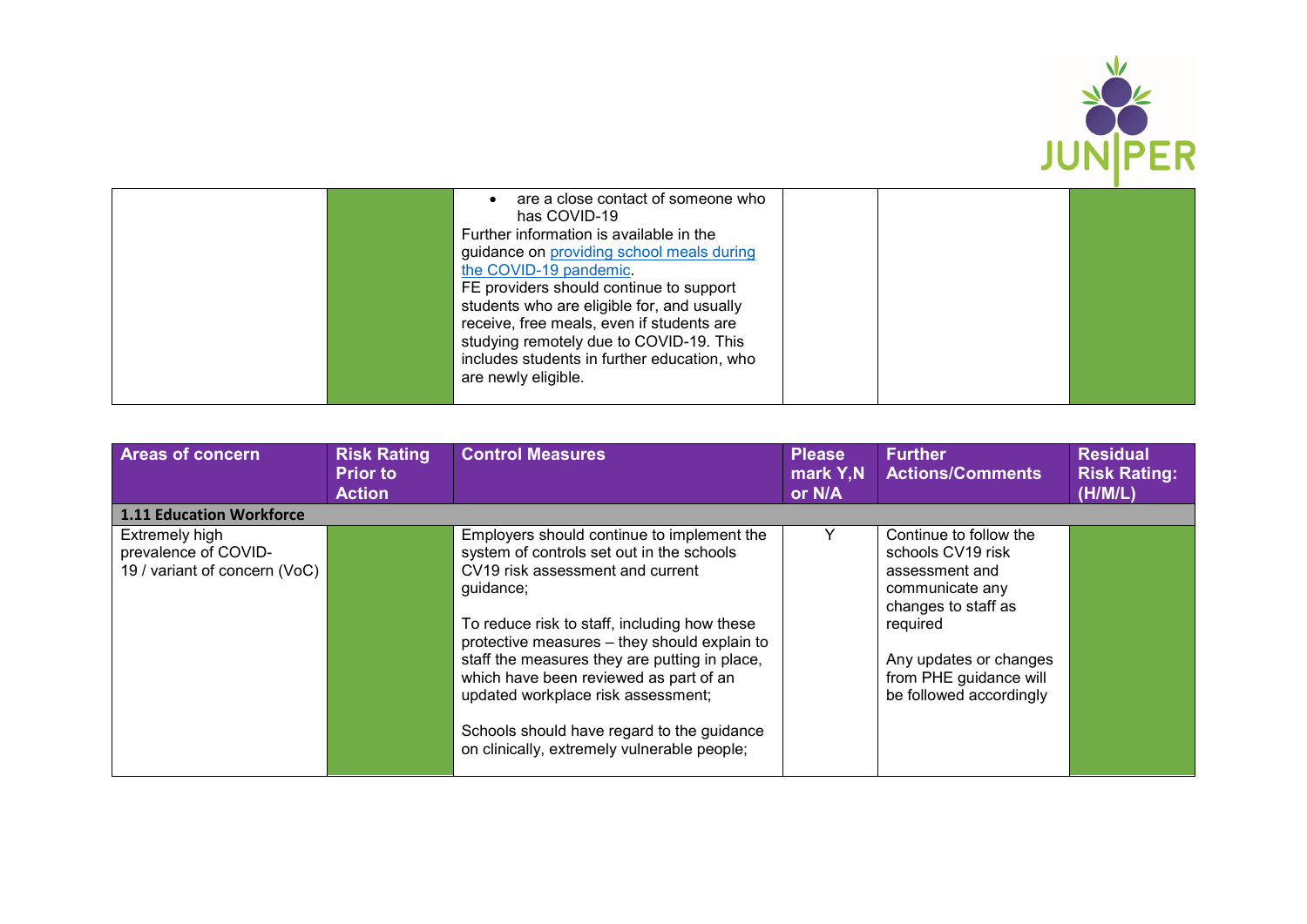

|                                                                         | Schools should consider COVID-19<br>education wellbeing                                                                                                                                                                                                                                                                                                                                                                                                                                                                                                                                                                                                                                                                                                                                                                                                                                               |   |                                                                                                                           |  |
|-------------------------------------------------------------------------|-------------------------------------------------------------------------------------------------------------------------------------------------------------------------------------------------------------------------------------------------------------------------------------------------------------------------------------------------------------------------------------------------------------------------------------------------------------------------------------------------------------------------------------------------------------------------------------------------------------------------------------------------------------------------------------------------------------------------------------------------------------------------------------------------------------------------------------------------------------------------------------------------------|---|---------------------------------------------------------------------------------------------------------------------------|--|
| 1.12 Remote Education                                                   |                                                                                                                                                                                                                                                                                                                                                                                                                                                                                                                                                                                                                                                                                                                                                                                                                                                                                                       |   |                                                                                                                           |  |
| Extremely high<br>prevalence of COVID-<br>19 / variant of concern (VoC) | High quality remote education should be<br>provided for all pupils not attending a setting;<br>schools to detail here your remote learning<br>set up in detail; including reference to your<br>remote learning policy.<br>We will offer immediate access to high-<br>quality remote education for all pupils who<br>are required to remain at home.<br>All remote learning will be delivered in line<br>with the school's Pupil Remote Learning<br>Policy.<br>The school will use a range of teaching<br>methods to cater for all different learning<br>styles.<br>The school will ensure that the lesson<br>suitable for age, ability, of class and consider<br>adapting where needed to account for the<br>needs of disadvantaged pupils and pupils<br>with SEND. Teachers will;<br>Deliver a planned, coherent and well-<br>sequenced curriculum which allows<br>skills to be built incrementally. | Y | Remote learning policy<br>already in place, will be<br>amended/updated<br>accordingly, as will a<br>safeguarding addendum |  |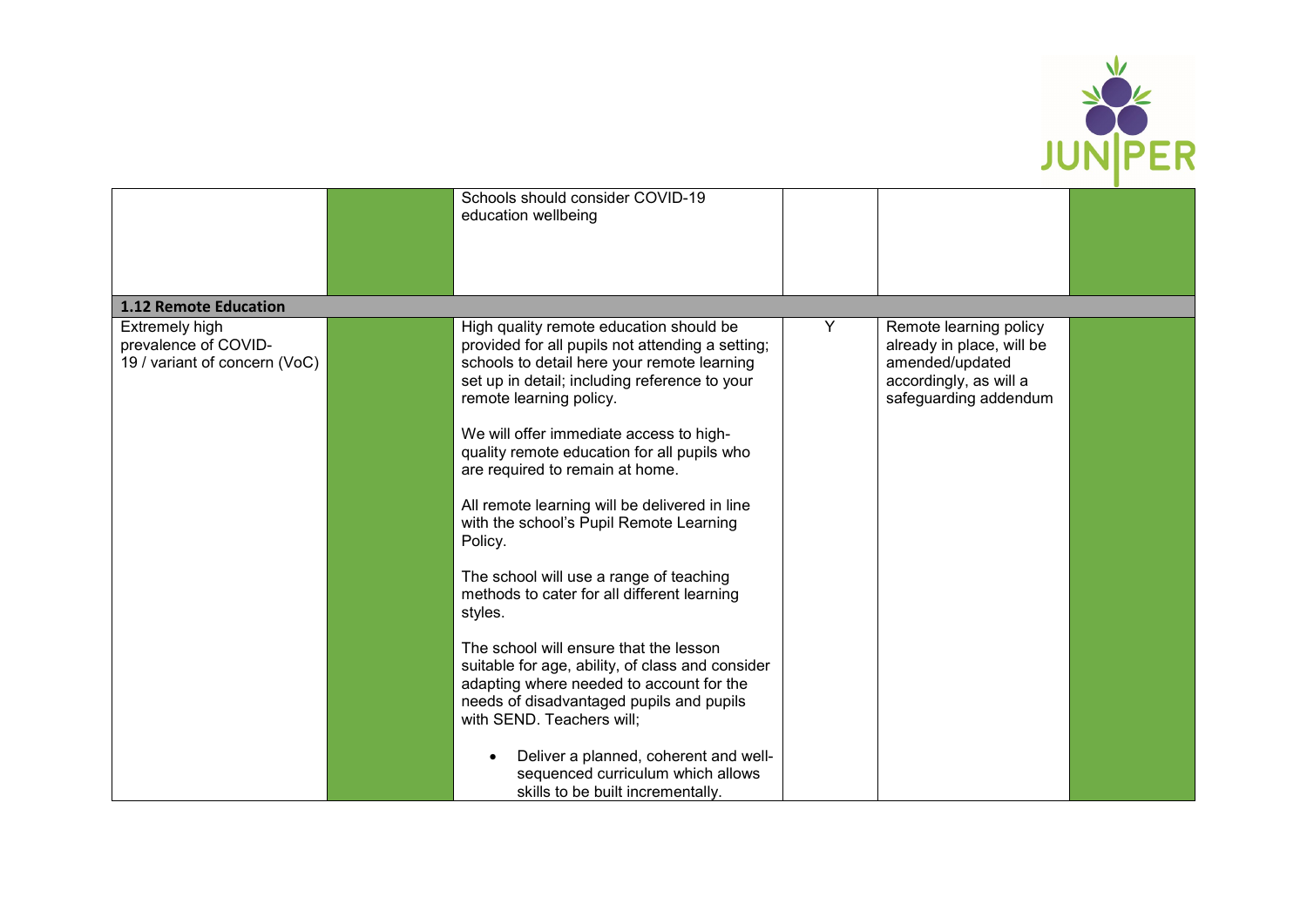

| Provide frequent, clear explanations<br>of new content through high-quality<br>curriculum resources, including<br>through educational videos.<br>Assess progress by using questions<br>and other suitable tasks and use<br>assessment to ensure teaching is<br>responsive to pupils' needs and<br>addresses any critical gaps in pupils'<br>knowledge.<br>Provide opportunities for interactivity,<br>e.g. questioning and reflective<br>discussion.<br>Set assignments so that pupils have<br>meaningful and ambitious work each<br>day.<br>Adjust the pace or difficulty of what is<br>being taught in response to<br>questions or assessments, including,<br>where necessary, revising material<br>or simplifying explanations to ensure<br>pupils' understanding.<br>Enable pupils to receive timely and<br>frequent feedback on how to<br>progress, using digitally-facilitated or<br>whole-class feedback where<br>appropriate.<br>Plan a programme that is of<br>equivalent length to the core<br>teaching pupils would receive in<br>school, ideally including daily contact<br>with teachers. |  |
|--------------------------------------------------------------------------------------------------------------------------------------------------------------------------------------------------------------------------------------------------------------------------------------------------------------------------------------------------------------------------------------------------------------------------------------------------------------------------------------------------------------------------------------------------------------------------------------------------------------------------------------------------------------------------------------------------------------------------------------------------------------------------------------------------------------------------------------------------------------------------------------------------------------------------------------------------------------------------------------------------------------------------------------------------------------------------------------------------------|--|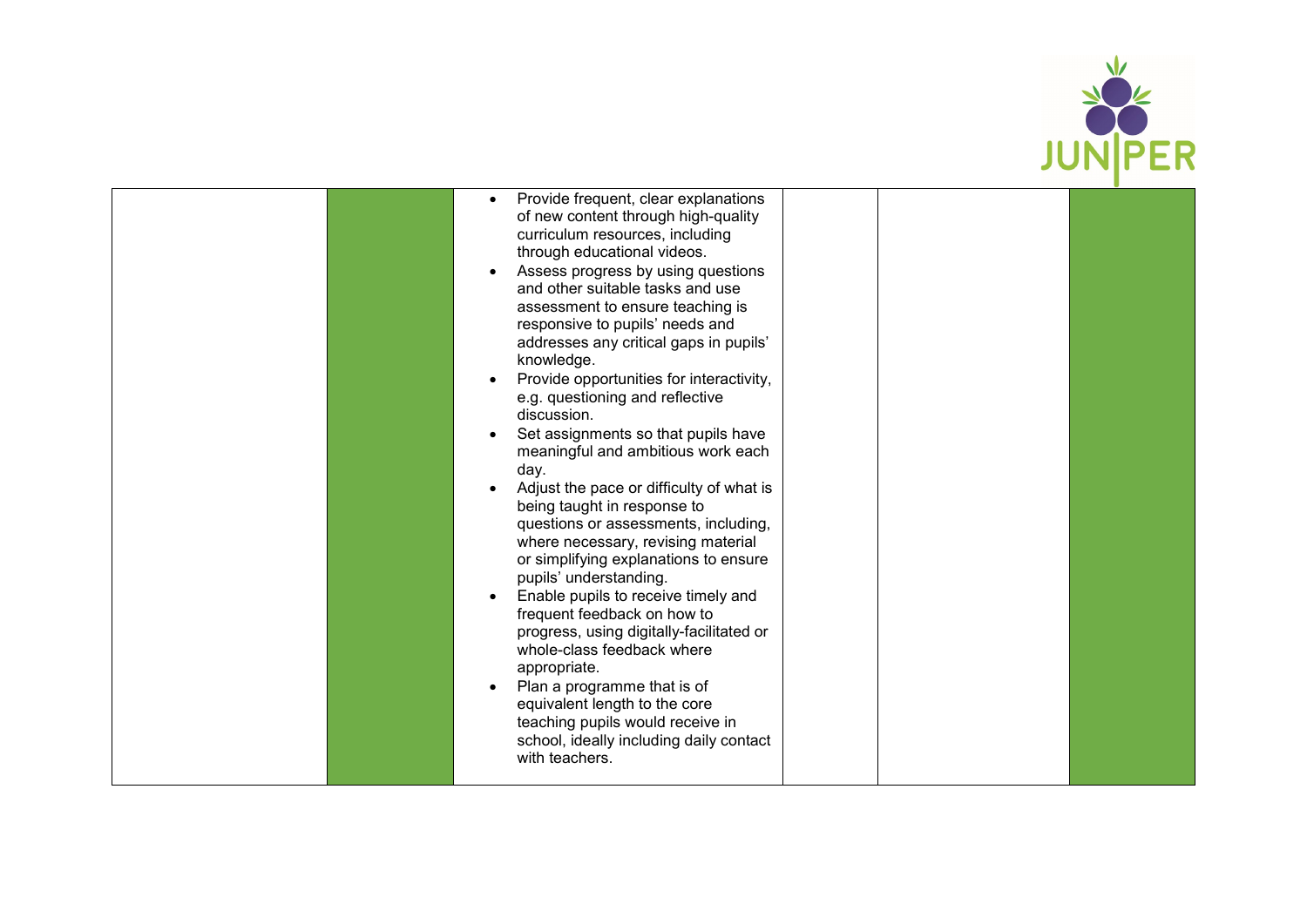

|                                                                                                                                                                                                                                                                                            |                                                        | In exceptional circumstances, the school may<br>reduce its curriculum offering to enable pupils<br>to cope with the workload - the headteacher<br>will assess this need, keeping pupils' best<br>interests in mind, and will not take the<br>decision lightly.                                                                                                                                                                |                                     |                                                                                                                                                                                                                                                                                                                                   |                                                   |
|--------------------------------------------------------------------------------------------------------------------------------------------------------------------------------------------------------------------------------------------------------------------------------------------|--------------------------------------------------------|-------------------------------------------------------------------------------------------------------------------------------------------------------------------------------------------------------------------------------------------------------------------------------------------------------------------------------------------------------------------------------------------------------------------------------|-------------------------------------|-----------------------------------------------------------------------------------------------------------------------------------------------------------------------------------------------------------------------------------------------------------------------------------------------------------------------------------|---------------------------------------------------|
| <b>Areas of concern</b>                                                                                                                                                                                                                                                                    | <b>Risk Rating</b><br><b>Prior to</b><br><b>Action</b> | <b>Control Measures</b>                                                                                                                                                                                                                                                                                                                                                                                                       | <b>Please</b><br>mark Y,N<br>or N/A | <b>Further</b><br><b>Actions/Comments</b>                                                                                                                                                                                                                                                                                         | <b>Residual</b><br><b>Risk Rating:</b><br>(H/M/L) |
| 1.13 Other measures                                                                                                                                                                                                                                                                        |                                                        |                                                                                                                                                                                                                                                                                                                                                                                                                               |                                     |                                                                                                                                                                                                                                                                                                                                   |                                                   |
| Extremely high<br>prevalence of COVID-<br>19 / variant of concern (VoC)                                                                                                                                                                                                                    |                                                        | Settings should make sure their outbreak<br>management plans cover the possibility they<br>are advised to limit;<br>Residential educational visits<br>Open days<br>Transition & taster days<br>Parental attendance in settings<br>Performances in settings<br>Local Authorities, DsPH and PHE Heath<br>Protection Teams may recommend these<br>precautions in one setting, a cluster of<br>settings or across an entire area. | Y                                   | Public Health are<br>supportive of the<br>following subject to<br>robust risk assessment<br>Residential<br>educational visits<br>transition days<br>Parental attendance in<br>settings for large groups<br>are not encouraged due<br>to challenges of social<br>distancing unless these<br>can be managed safely<br>i.e. outdoors |                                                   |
| 1.14                                                                                                                                                                                                                                                                                       |                                                        |                                                                                                                                                                                                                                                                                                                                                                                                                               |                                     |                                                                                                                                                                                                                                                                                                                                   |                                                   |
| Infection Control Policy will be followed and is aligned to the DFE's systems of control, supported and implemented via the schools CV19 risk<br>assessment and control measures. Any member of the school community who displays symptoms of coronavirus will be required to self-isolate |                                                        |                                                                                                                                                                                                                                                                                                                                                                                                                               |                                     |                                                                                                                                                                                                                                                                                                                                   |                                                   |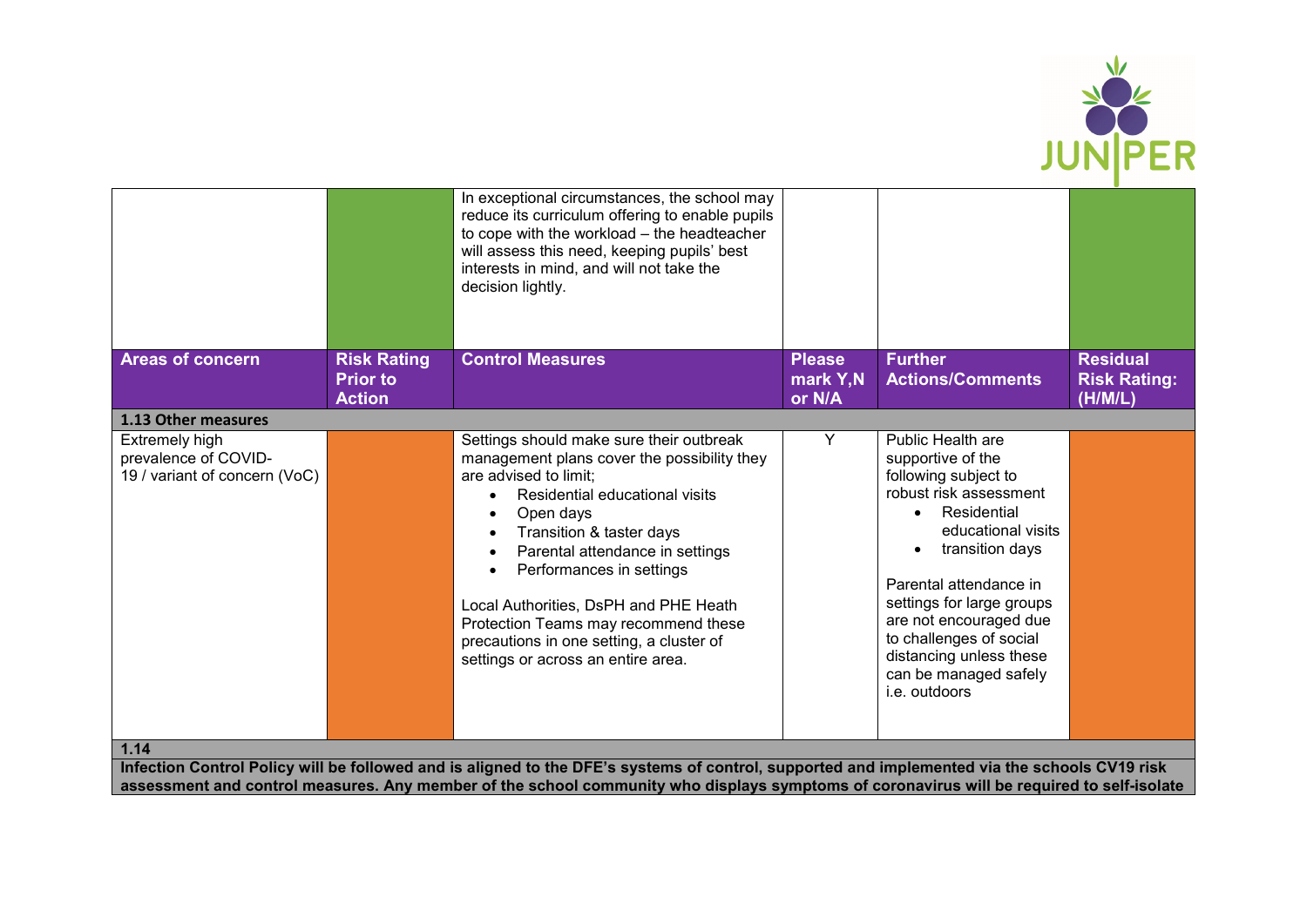

**and encouraged to get a test. Tests can be booked online or ordered by telephone via NHS 119. Critical workers, including school staff, have priority access to testing.** All schools are currently being provided with rapid-result testing kits, which include PPE, to identify asymptomatic cases of coronavirus. Full arrangements for delivering rapid-result testing can be found in our Coronavirus (COVID-19): Asymptomatic Testing Policy. If a variant of coronavirus classed as a variant of concern (VoC) is identified within the school's geographical area, the school will partake in targeted testing by the Department of Health and Social Care (DHSC) to help suppress and control any possible new cases. The school will also adhere to advice from Directors of Public Health in relation to the temporary reintroduction of face coverings**.**

**2 Additional site-specific issues and risks**

**Settings to add site specific issues and risks and ensure mitigation strategies are in place to address them**

| Areas of concern | <b>Risk Rating</b><br><b>Prior to</b><br><b>Action</b> | <b>Control Measures</b> | <b>Please</b><br>mark Y,N<br>or N/A | <b>Further</b><br><b>Actions/Comments</b> | <b>Residual</b><br><b>Risk Rating:</b><br>(H/M/L) |
|------------------|--------------------------------------------------------|-------------------------|-------------------------------------|-------------------------------------------|---------------------------------------------------|
|                  |                                                        |                         |                                     |                                           |                                                   |
|                  |                                                        |                         |                                     |                                           |                                                   |
|                  |                                                        |                         |                                     |                                           |                                                   |
|                  |                                                        |                         |                                     |                                           |                                                   |
|                  |                                                        |                         |                                     |                                           |                                                   |